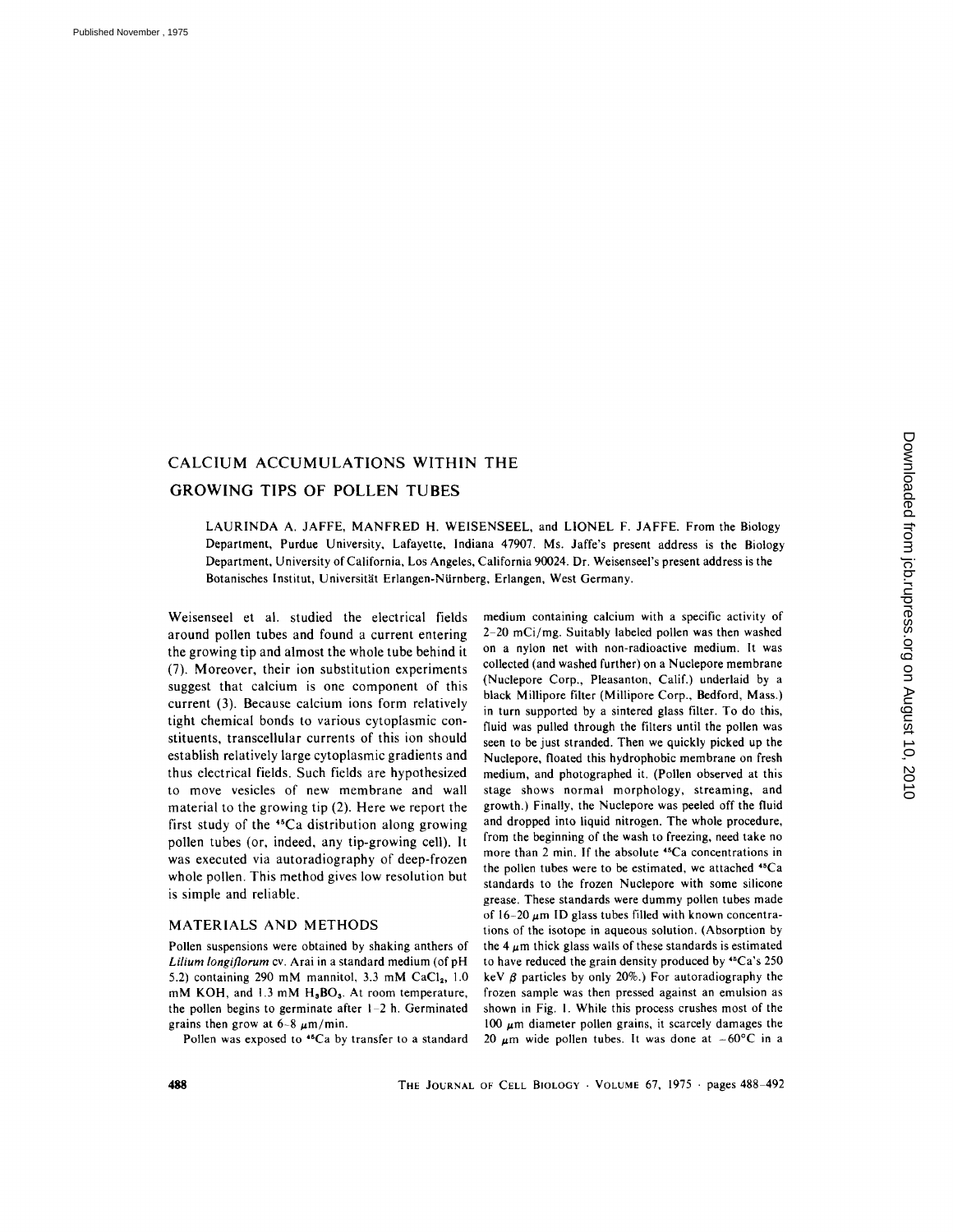

FIGURE 1 Sandwich for pressing frozen pollen against a nuclear emulsion. It is expanded to show its separate layers. (a),  $25 \times 30$  mm glass slides. (b), Nuclepore membrane bearing pollen on its rough upper surface. This membrane is  $10 \mu$ m thick, has  $0.4 \mu$ m pores, and is quite flexible even at  $-160^{\circ}$ C. (c), Kodak AR-10 stripping film draped over a cover slip waxed to a slide. (d), Bulldog clamp.

nitrogen-cooled bowl: Sorvall's no. FTS/LTC-2 (Du-Pont Instruments, Sorvall Operations, Newton, Conn.). The emulsion was then exposed at dry ice temperature (i.e.  $-78^{\circ}$ C) for 2-30 days, separated from the sample, and developed. No pollen tissue ends up on the resultant autoradiograph.

We made photometric scans which indicated the relative grain densities along a 25  $\mu$ m wide central strip of some tube images. This was done with a silicon photodiode put in the microscope's third tube and masked to receive the light from 25  $\mu$ m wide spots of autoradiographs illuminated with a dark-field condensor. However, the images of some intensely labeled tube tips were necessarily over-exposed, so their photometric outputs underestimated their radioactivity. To reduce this error, their outputs were multiplied by a factor of 2-4 corresponding to their greater *widths.* 

## RESULTS

We have examined about 800 autoradiographic images of pollen ranging in length from 0.5 mm to 3 mm (thus  $2-5$  h old), grown in  $45Ca$  for periods ranging from 1 min to 5 h, and subsequently washed for periods ranging from 2 min to 1 h. About 500 of these images seemed reliable and are rather well represented by the dozen examples shown in Fig. 2.

At least 95% of the reliable images show obvious accumulations of silver grains at both ends: over the tube's growing tip and also over the pollen grain. Since the pollen tubes are of practically uniform diameter, an accumulation of silver over a tube's tip indicates a correspondingly high  $45Ca$ concentration within it. On the other hand, we calculate that the accumulations over the pollen grains can be accounted for by their greater width, without assuming any greater <sup>45</sup>Ca concentrations there. So we will focus this report on the more interesting tip accumulations.

In most cases, e.g., those illustrated in Fig. 2 A-C and G-J, the tip accumulation is moderate, but in cultures older than about 3 h some images show the remarkably intense, torchlike accumulations illustrated in Fig. 2 D-F and K-L. In 5-h old cultures, up to 25% of the population may be of this latter type. We very rarely observe an image which seems to be intermediate between the two types.

Most moderate tip accumulation images are almost isodiametric, thus  $50-80 \mu m$  long, as illustrated in Fig. 2  $A-C$  and G. A minority (illustrated by Fig. 2 I) are markedly elongate, usually 100-200  $\mu$ m long, occasionally 300 or even 600-800  $\mu$ m long. Such elongated tip accumulations were most frequent in one experiment in which the pollen was exposed to <sup>45</sup>Ca for periods between 3 and 30 min. Some intense accumulations, such as that shown in Fig. 2 E, have a simple pattern suggesting a single region of <sup>45</sup>Ca accumulation at the tip. Others, such as that shown in Fig. 2 F, have compound patterns suggesting two such regions, one at the tip and another just behind the first.

Fig. 3 shows some representative photometric scans of pollen grown in <sup>45</sup>Ca for several hours starting soon after wetting. In tubes with moderate tip accumulations the  $45Ca$  is two to four times more concentrated at the tip than in the bulk of the tube, while in tubes with intense accumulations it is about 200-fold greater.

45Ca standards were included with two pollen samples which had been exposed to tracer for 3 h and washed for 3 min. If (as seems quite likely) the specific activity within these tubes had reached that in the exposure medium, then the standards indicated a concentration of about 0.5 mM calcium in the bulk of the tubes. On this same basis, the photometric scans of relative 45Ca concentration along the tubes would indicate tip concentrations of about 1-2 mM calcium in pollen showing moderate tip accumulations and about 100 mM calcium in pollen showing intense accumulations.

As one would expect, the average concentration of  $*$ <sup>5</sup>Ca in pollen is reduced when samples are exposed to tracer for shorter times or washed with nonradioactive media for longer times. Thus, to attain silver densities over tubes grown in <sup>45</sup>Ca for 1 min which were comparable to those grown in  $\text{I}^{\text{5}}$ Ca for several hours (and also washed for 3 min), we raised the product of the medium's specific activity and the emulsion's exposure time by about 20 80-fold. However, the *pattern* of 45Ca concen-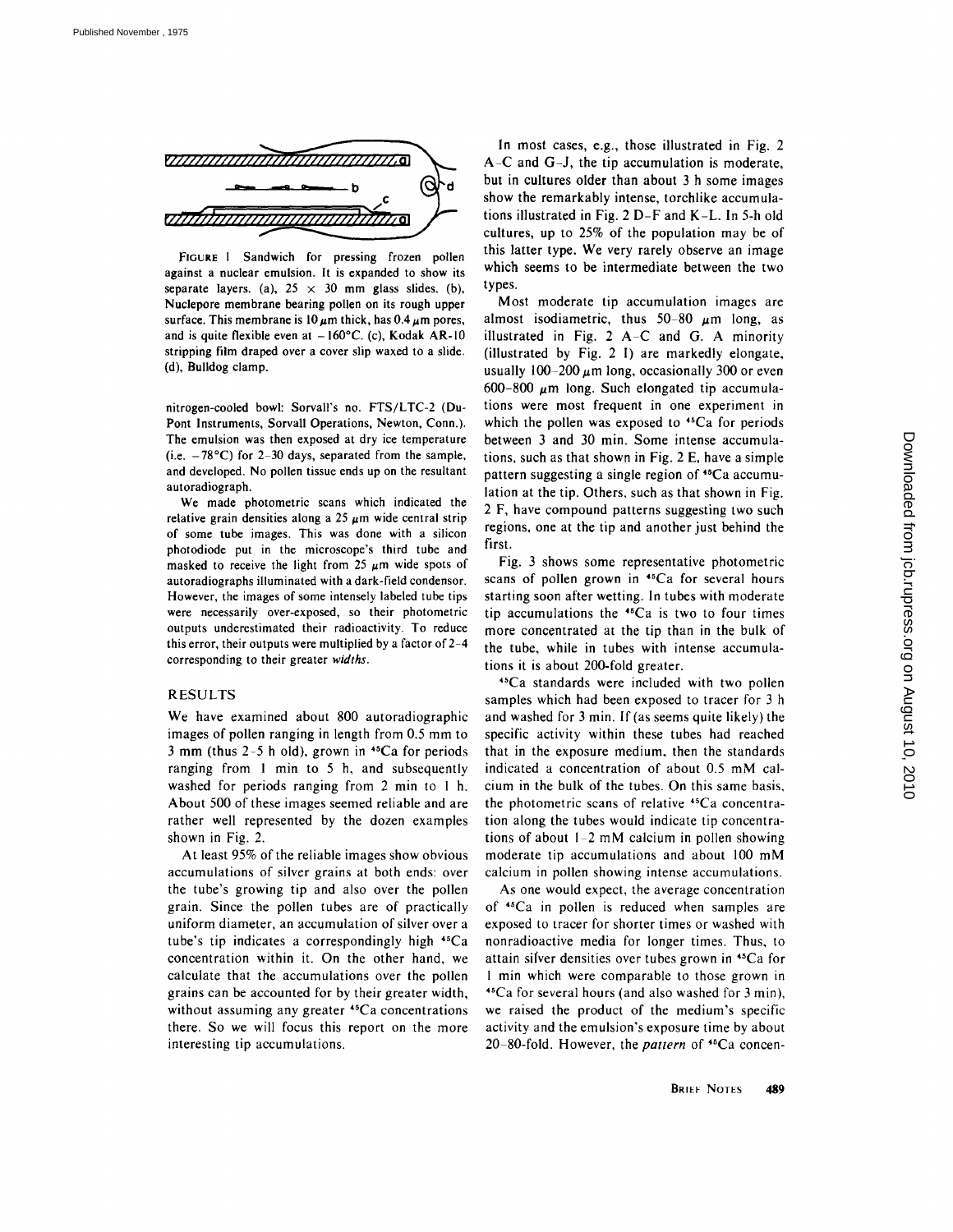

FIGURE 2 Autoradiographs of deep-frozen pollen grown in <sup>45</sup>Ca. Grains are to the left of each micrograph; growing tips to the right. Grains were crushed during autoradiography. Pollen tubes showing the usual moderate accumulations of  $^{45}Ca$  at their growing tips are shown above in A-C and G-J; those with an intense accumulation, below. Pollen in the left-hand column were grown in radioactive media for 3-5 h starting soon after being wetted; pollen in the right hand column were grown in such media for only 1 min  $(G, H, K, L)$ , or 3 min  $(I, J)$ . Pollen A and D were washed for 1 h in nonradioactive media before being frozen; the rest, for 2-3 min. Photographed with Zeiss Epiplan optics,  $\times$  25. The apparent minima in silver density seen within images D and L are actually maxima produced by grain densities so very high as to reflect less light. Controls made with nonradioactive samples indicated that these images do not result from chemography or pressure artifacts.

tration along a tube showed little dependence upon exposure time or washing time. Similar <sup>45</sup>Ca gradients were seen whether the pollen tubes were grown in radioactive media for I, 3, 10, 70, 120, or  $300$  min and then washed for 2, 3, 20, or 60 min. These gradients were likewise independent of age (i.e. time after wetting) in the investigated range of 2-5 h.

Finally, since exposures to  $45Ca$  as short as 1 min yielded typical moderate tip accumulations (as well as some intense ones), it might be inferred that calcium ions enter the pollen tubes most quickly at their growing tips. One complication that might cast doubt on this inference would be a redistribution of newly entered calcium by cytoplasmic streaming. In order to minimize this, we also pulse labeled some pollen tubes for 1 min and then washed them in ice-cold medium for 3 min.

Ice-cold medium is seen to stop streaming immediately. Hence, the streaming should have had no more than 1 min to redistribute calcium in this experiment. Using Iwanami's value of 50  $\mu$ m/min for the forward streaming rate near the tip (a figure we have roughly confirmed), one then calculates that calcium could have moved tipward by  $\leq 50 \mu m$  here. Nevertheless, typical <sup>45</sup>Ca accumulations were seen even in these most briefly labeled tips.

## DISCUSSION

## *Moderate Tip Accumulations after Long Periods of Growth in 4~Ca*

Autoradiographs of most pollen tubes labeled for  $2-5$  h with  $45Ca$  show a two- to fourfold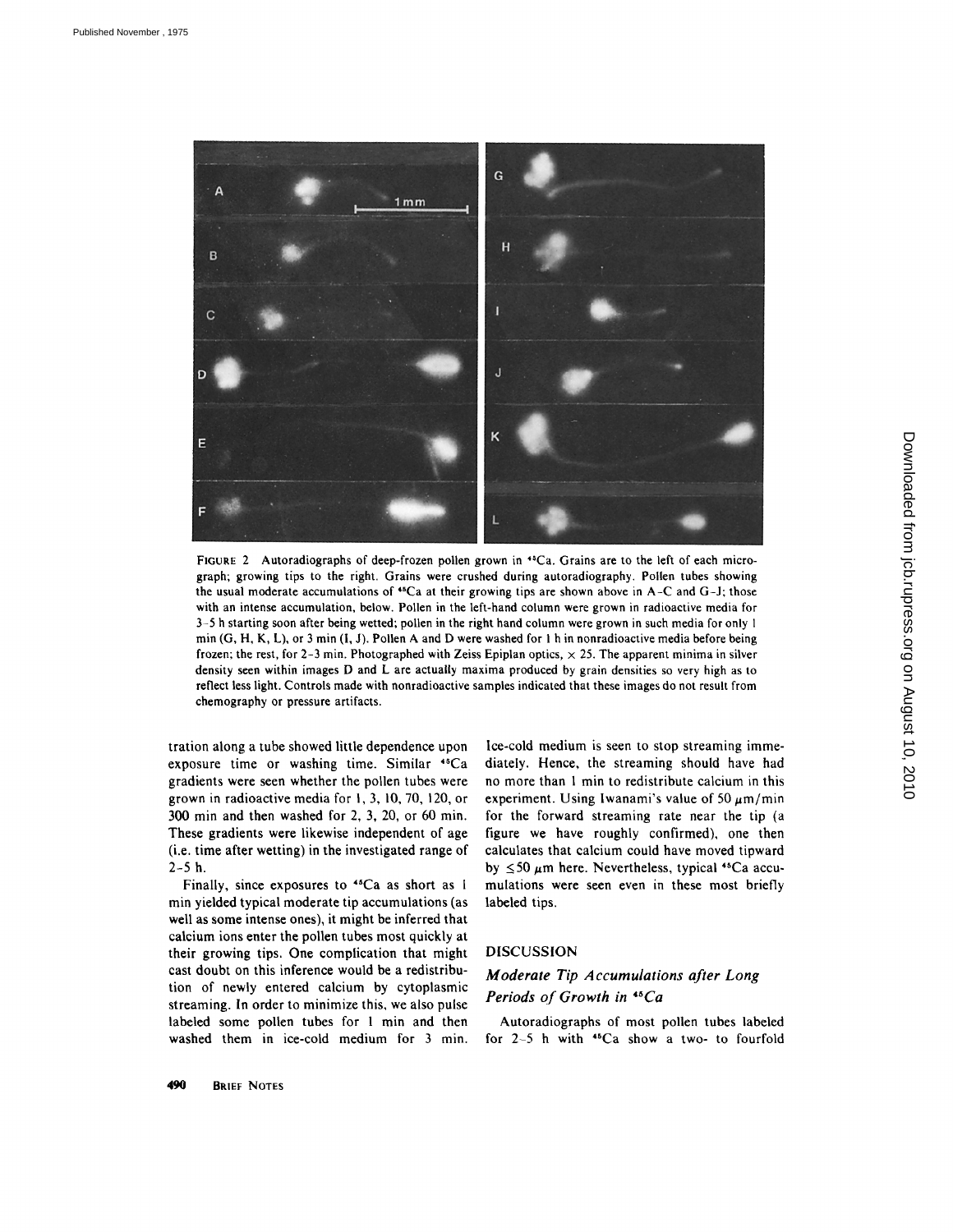

FIGURE 3 Photometric scans of autoradiographs shown in Fig. 2 A-F. Scan (a) is of the autoradiograph shown in Fig. 2 A; (b), of B, etc. Each extends back from the growing tip to include most of the tube but not the grain. Each is a semilog plot of relative silver density per unit length vs. distance along the tube. Those to the left include the usual moderate tip accumulations; those to the right are of the intense type.

accumulation of \*sCa at the growing tip. Such accumulations persist even after an hour-long wash with nonradioactive medium. From lwanami's careful observations of streaming rates in L. *auratum* (1) (in part confirmed by our own observations on *L. longiflorum),* we would estimate that the cytoplasm flows from one end of a 1-mm tube to the other in about 10 min. We would therefore infer that the *specific* activity is reasonably constant along the tube after these 2- to 6-h long experiments. Hence, the accumulations of 'sCa seen at the growing tips should represent accumulations of total calcium there.

We would further infer that these tip accumulations of 'sCa represent calcium concentrated in the tip's cytoplasm rather than the tip's wall. We infer this on the assumption that calcium's behavior in germinating lily pollen is sufficiently similar to that in a better studied system, germinating *Pelvetia* eggs. In this egg, 20% of the total calcium is in the cell wall, and this wall component shows an exchange half-time of only 5 min as compared to 2 h for the cytoplasm (4). If the corresponding figures for lily pollen are at all comparable, then the tracer distribution seen after 2-5 h of labeling followed by a l-h wash would obviously represent a cytoplasmic rather than a wall gradient.

Due to scatter of  $\beta$  particles, the autoradiographic image of the pollen tube is wider than the actual tube; likewise, the length of the bright tip region must be longer than the actual region of calcium accumulation. The length and width of the bright region are usually of comparable dimensions, and since the actual tube is about 20  $\mu$ m in width, we can conclude that the region of calcium accumulation is on the order of 20  $\mu$ m in length.

This length corresponds with the  $20-30-\mu m$ length of the optically clear "cap block" region that is seen at the growing tip of living pollen (see reference 1 for *L. auratum*, confirmed by our own observations for *L. longiflorum*). Electron microscopy of pollen rapidly fixed with osmium tetroxide shows that the cap block contains a relatively high concentration of 0.1–0.3  $\mu$ m diameter vesicles and lacks the larger cytoplasmic inclusions (e.g., mitochondria) found in other regions of the tube (see Fig. 10 of reference 5). There is good evidence that these  $0.1-0.3~\mu$ m vesicles fuse with the membrane of the growing tip, extending its length and depositing new wall (5, 6).

The apparent correspondence of the calcium accumulation with the region of such vesicle accumulation suggests that the extra calcium may be located within these vesicles. If this were the case, the transcellular calcium gradient would not produce a transcellular field, On the other hand, to the degree that the extra calcium was bound within the continuous phase of the tip's cytoplasm, electrophoretically significant fields should be produced there.

### *Pulse Labeling*

While the tip accumulations of <sup>45</sup>Ca seen after 1 min of exposure to radioactive media resemble those obtained after hours of such exposure, they nevertheless require a different explanation. They cannot represent accumulations of net calcium in the tip cytoplasm, for only a small percent of the tip's calcium is exchanged after such brief exposure. They probably indicate that calcium ions enter the tube's growing tip fastest. Alternatively, they might indicate greater binding of calcium by the cell wall there.

#### *Intense Accumulations*

These extraordinary accumulations of 45Ca are seen in the tips of some tubes exposed to